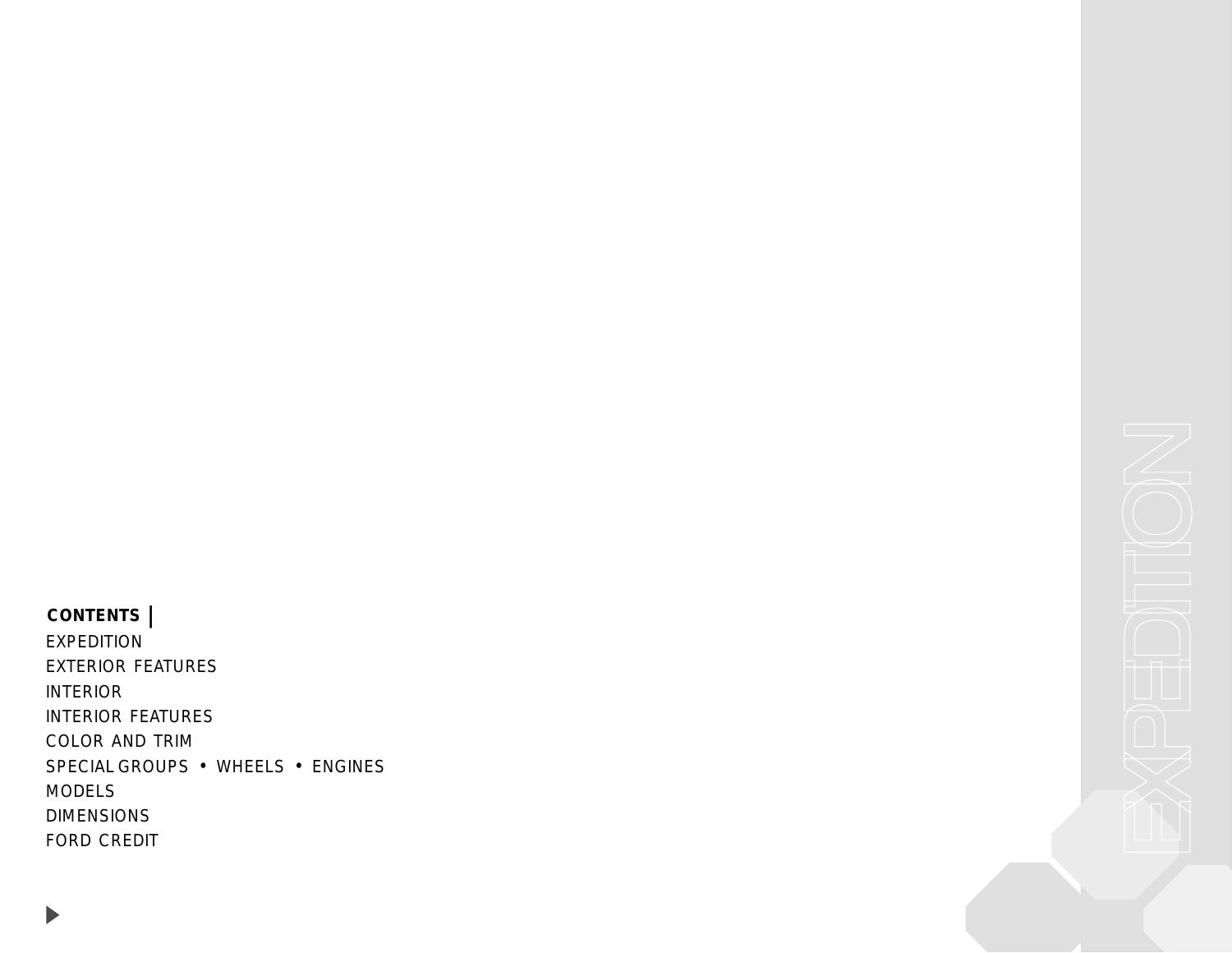<span id="page-1-0"></span>The view is spectacular – but then Expedition is designed to impress. This full-size SUV is fully capable – with over 4 tons of towing power (properly equipped), room for up to nine passengers, and up to 110 cubic feet of cargo (with second- and third-row seats removed). Expedition's optional air suspension (4-corner load leveling) distributes the load equally between all wheels to enhance ride and handling, and smooth out the bumps in the road. Another impressive fact: Expedition is the only full-size SUV with a Double Five-Star government crash rating.\*

❖ *Based on 2001 models.*

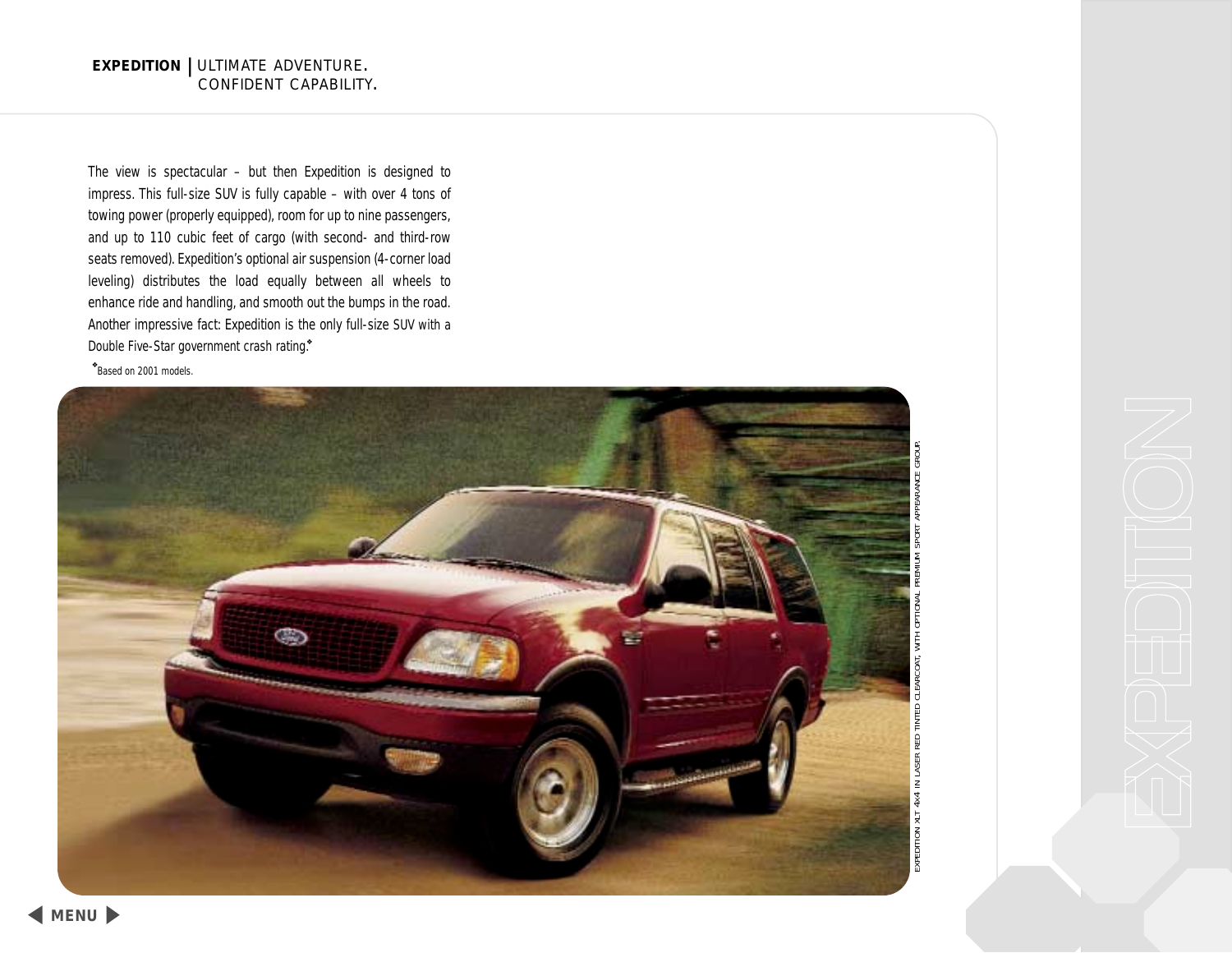<span id="page-2-0"></span>



# **EXTERIOR |** FEATURES

**A: ROCK BLOCK |** SINCE TERRAIN ISN' T AS SMOOTHLY ENGINEERED AS PAVEMENT, THE OPTIONAL SKID PLATE PACKAGE (4X4 ONLY) PROTECTS THE FUEL TANK AND TRANSFER CASE FROM ROUGH GROUND.

**B: THE BIG TOW |** GOT A LOAD TO PULL? THE AVAILABLE CLASS IV TRAILER TOWING GROUP INCLUDES A HITCH RECEIVER, WIRING HARNESS, AND OTHER EQUIPMENT TO GIVE YOU 8200 LBS. TOWING CAPACITY WITH 4x2 AND 7300 LBS. WITH 4X4.

**C: HINDSIGHT HELP |** ANOTHER TOWING AID: A WIDE SELECTION OF TOW MIRROR ACCESSORIES✲, INCLUDING PERMANENT AND REMOVABLE, POWER/HEATED AND MANUAL. EACH GIVES YOU THE ADDITIONAL REAR VISION YOU NEED TO SEE AROUND TOW LOADS.

**D: START BUTTON |** GET A HEAD START WITH THE OPTIONAL REMOTE START ACCESSORY.<sup>\*</sup> OPERATES FROM A KEY FOB, AND INCLUDES LIGHT SWITCH AND PANIC BUTTON.

**E: DEBUGGER |** PROTECT EXPEDITION' S FRONT EDGE WITH THE OPTIONAL WRAP-AROUND BUG SHIELD ACCESSORY.✲ DURABLE SMOKE-COLORED LEXAN® ADDS AN ACCENT TO ANY EXTERIOR COLOR.

✲ *See dealer to purchase.*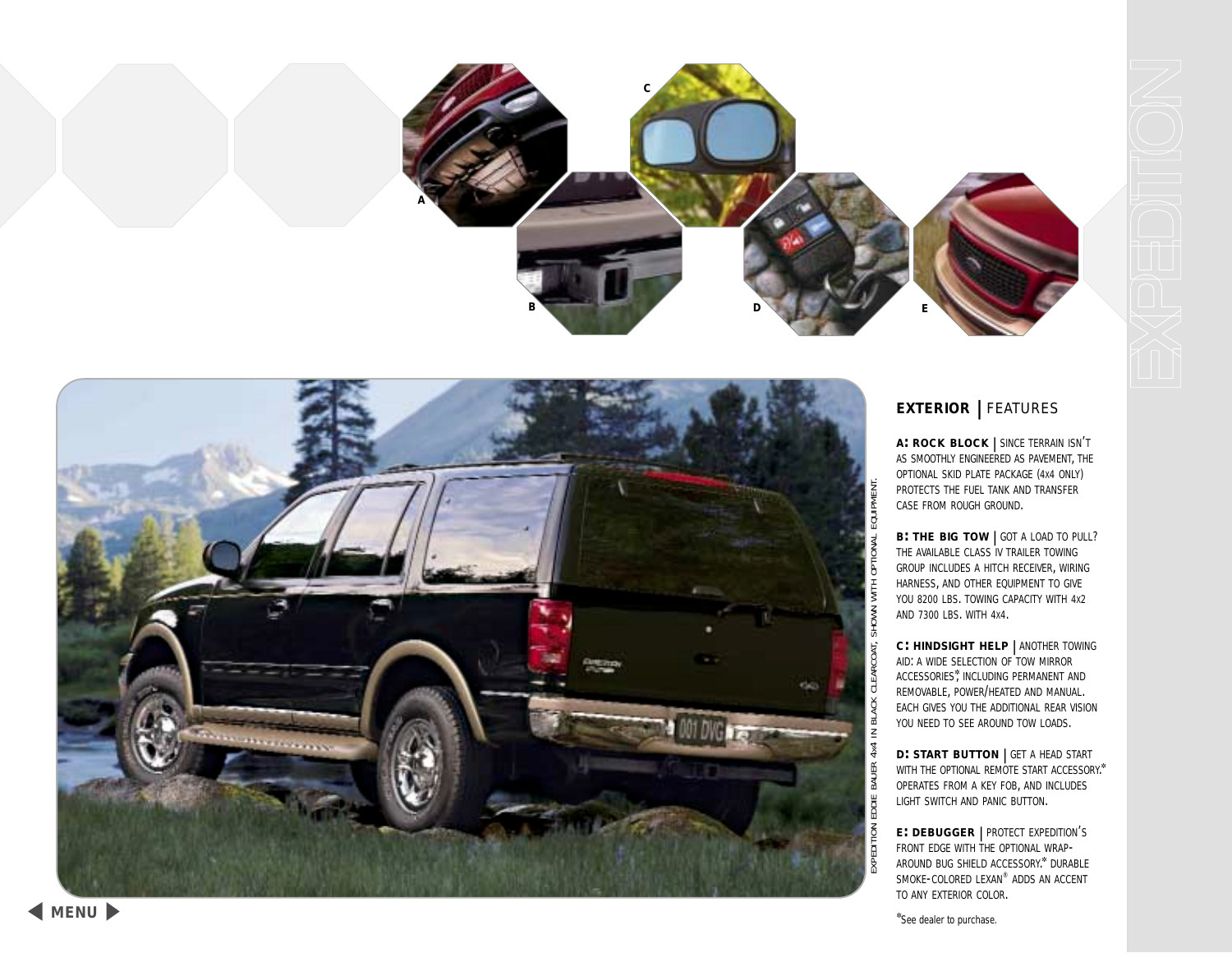<span id="page-3-0"></span>This is no short story. Expedition's interior is far too versatile and flexible for that. Available seating runs up to nine. Firstrow seating includes a 40/60 split-bench (standard on XLT) or individual captain's chairs (standard on Eddie Bauer, optional on XLT). The second-row 60/40 bench seat, which includes a center armrest and cupholders, conveniently folds to make way for longer cargo. The third-row bench seat, comfortable for three passengers, is also removable, to make more cargo space.

Second-row leather-trimmed captain's chairs are available, meticulously tailored and ergonomically designed for comfort and support. With the Eddie Bauer Edition interior shown below, seating options – and luxuries – abound. Leather trim, a MACH® audio system and rear heater/air conditioner are all standard.

Expedition XLT interior comforts and conveniences are pretty impressive too. A sampling: standard AC, reclining second-row seats, and cupholders for every outboard seat.



EXPEDITION EDDIE BAUER WITH MEDIUM PARCHMENT FRONT LEATHER-TRIMMED CAPTAIN'S CHAIRS AND OPTIONAL SECOND-ROW CAPTAIN'S CHAIRS.

EXPEDITION XLT WITH PREMIUM SPORT APPEARANCE GROUP IN DARK GRAPHITE.



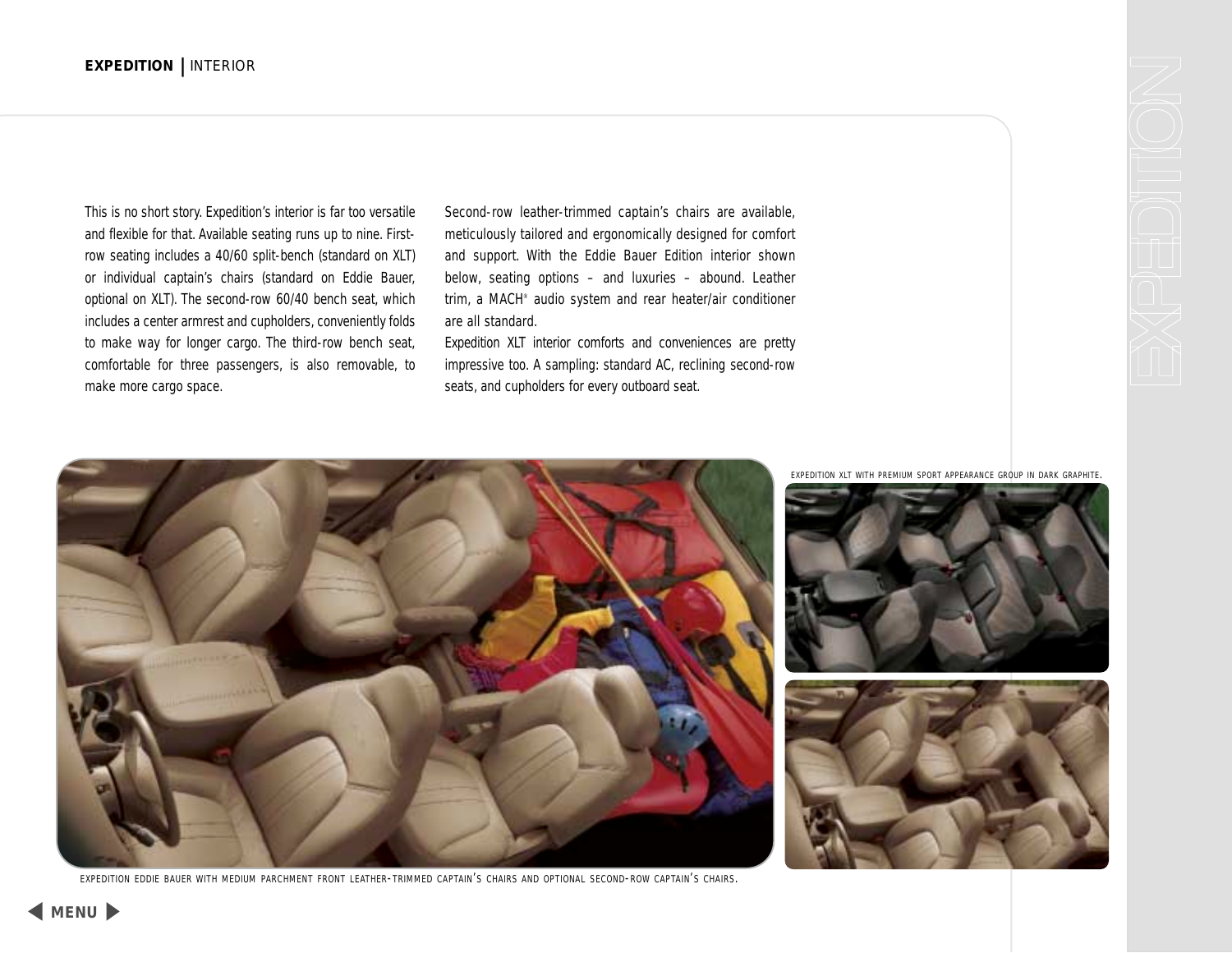<span id="page-4-0"></span>



# **INTERIOR |** FEATURES

**A: AIR TIME |** THE OPTIONAL POWER MOONROOF TILTS OPEN, OR RETRACTS FULLY, AND INCLUDES A FULL SHADE.

**B: CONVENIENCE UNDERFOOT |** MOVE THE BRAKE AND ACCELERATOR PEDALS WHERE THEY'RE COMFORTABLE FOR YOU WITH THE STANDARD POWER-ADJUSTABLE PEDAL SYSTEM.

**C: MOVING PICTURES |** OPTIONAL REAR-SEAT ENTERTAINMENT SYSTEM INCLUDES A VIDEO CASSETTE PLAYER, FOLD-DOWN LCD SCREEN, AND TWO INFRARED WIRELESS HEADPHONE SETS.

**D: AUTO AIR |** SET THE TEMPERATURE YOU'RE COMFORTABLE WITH AND FORGET ABOUT IT – THE ELECTRONIC AUTOMATIC TEMPERATURE CONTROL WILL MAINTAIN IT FOR YOU. STANDARD ON EDDIE BAUER.

EXPEDITION XLT INSTRUMENT PANEL IN MEDIUM GRAPHITE, SHOWN WITH PREMIUM SPORT APPEARANCE

GROUP AND OPTIONAL EQUIPMENT.

IPMEN ᇹ

**E: SIDE AIR BAG |** OPTIONAL FRONT SIDE AIR BAGS✲ PROVIDE ENHANCED PROTECTION IN SIDE IMPACTS.

**F: AUDIO SUPPORT |** THE MACH®AUDIO SYSTEM, STANDARD ON EDDIE BAUER, SPORTS AM/FM AND CASSETTE, 290 WATTS AND 7 SPEAKERS, WITH AUTOMATIC SPEED-SENSITIVE VOLUME. A RADIO-CONTROLLED 6-CD CHANGER IS STANDARD ON EDDIE BAUER, OPTIONAL ON XLT.

✲ *Always wear your safety belt and secure children in the rear seat.*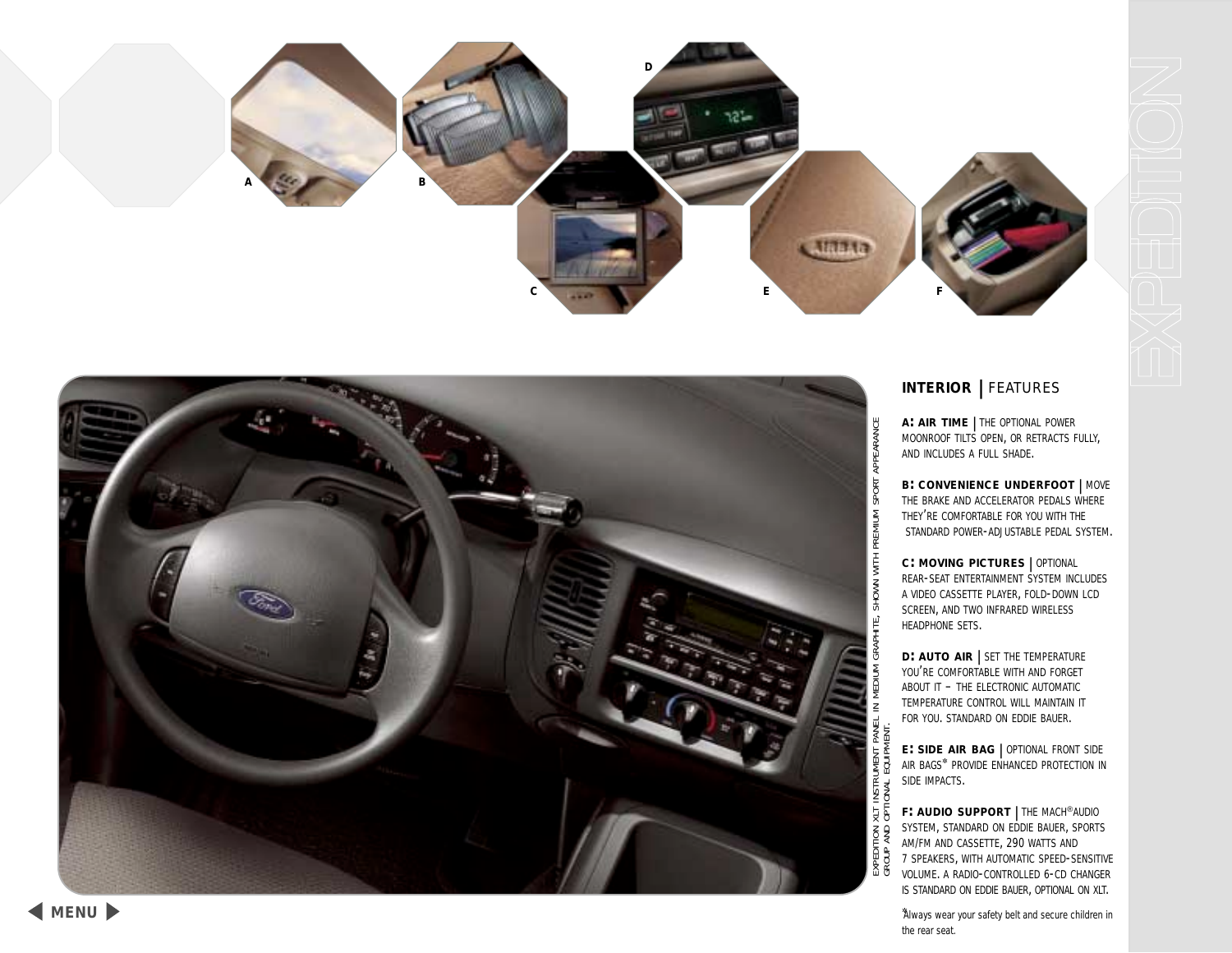<span id="page-5-0"></span>

OXFORD WHITE





SILVER METALLIC ARIZONA BEIGE METALLIC



MEDIUM WEDGEWOOD BLUE METALLIC BLACK

# SEATS+FABRICS **|**







LASER RED TINTED

FRONT CLOTH CAPTAIN'S CHAIRS IN MEDIUM PARCHMENT, MEDIUM GRAPHITE OR DARK GRAPHITE -INCLUDED ON XLT WITH COMFORT AND CONVENIENCE GROUP -INCLUDED ON XLT WITH SPORT APPEARANCE GROUP OR NO BOUNDARIES GROUP (DARK GRAPHITE SPORT-WOVEN CLOTH)







FRONT LEATHER-TRIMMED CAPTAIN'S CHAIRS IN MEDIUM PARCHMENT OR MEDIUM GRAPHITE -STANDARD ON EDDIE BAUER -OPTIONAL ON XLT WITH PREMIUM SPORT GROUP OR NO BOUNDARIES GROUP (MEDIUM GRAPHITE) -OPTIONAL ON XLT WITH COMFORT AND CONVENIENCE GROUP



FRONT LEATHER-TRIMMED CAPTAIN'S CHAIRS WITH HEAD RESTRAINTS IN MEDIUM PARCHMENT -STANDARD ON EDDIE BAUER WITH THE PREMIER GROUP

| XLT<br>$COI$ $OR + TRIM$     | <b>MFDIUM</b><br>PARCHMENT GRAPHITE | MEDIUM | <b>DARK</b><br><b>GRAPHITE</b> |
|------------------------------|-------------------------------------|--------|--------------------------------|
| <b>OXFORD WHITE</b>          | ⊁                                   |        | ∗                              |
| SILVER METALLIC              |                                     | ×      | ⊁                              |
| ARIZONA BEIGE METALLIC       |                                     |        |                                |
| MED. WEDGEWOOD BLUE METALLIC | ∗                                   |        |                                |
| <b>BI ACK</b>                | ×                                   |        |                                |
|                              |                                     |        |                                |

FORD USES CLEARCOAT PAINT FOR BEAUTY AND PROTECTION. COLORS SHOWN ARE<br>REPRESENTATIVE ONLY. SEE YOUR DEALER FOR ACTUAL PAINT/TRIM OPTIONS. VEHI-<br>CLES SHOWN MAY CONTAIN OPTIONAL EQUIPMENT.

| $C0$ OR + TRIM          | <b>MFDIUM</b><br><b>GRAPHITF</b> | <b>DARK</b><br><b>GRAPHITE</b> |
|-------------------------|----------------------------------|--------------------------------|
| <b>OXFORD WHITE</b>     | ⊁                                | ⊁                              |
| SILVER METALLIC         | ⊁                                | ∗                              |
| LASER RED TINTED        | ∗                                | ∗                              |
| <b>BI ACK</b>           | ⊁                                | ⊁                              |
| XLT NO BOUNDARIES GROUP |                                  |                                |
| <b>BI ACK</b>           |                                  |                                |

| <b>MEDIUM</b><br><b>PARCHMENT</b> | <b>MEDIUM</b><br><b>GRAPHITE</b> |
|-----------------------------------|----------------------------------|
| ⊁                                 |                                  |
| ∗                                 |                                  |
| MED. WEDGEWOOD BLUE METALLIC<br>⊁ |                                  |
|                                   |                                  |
|                                   |                                  |

### **EDDIE BAUER PREMIER GROUP**

| ARIZONA BEIGE |  |
|---------------|--|
| <b>BLACK</b>  |  |

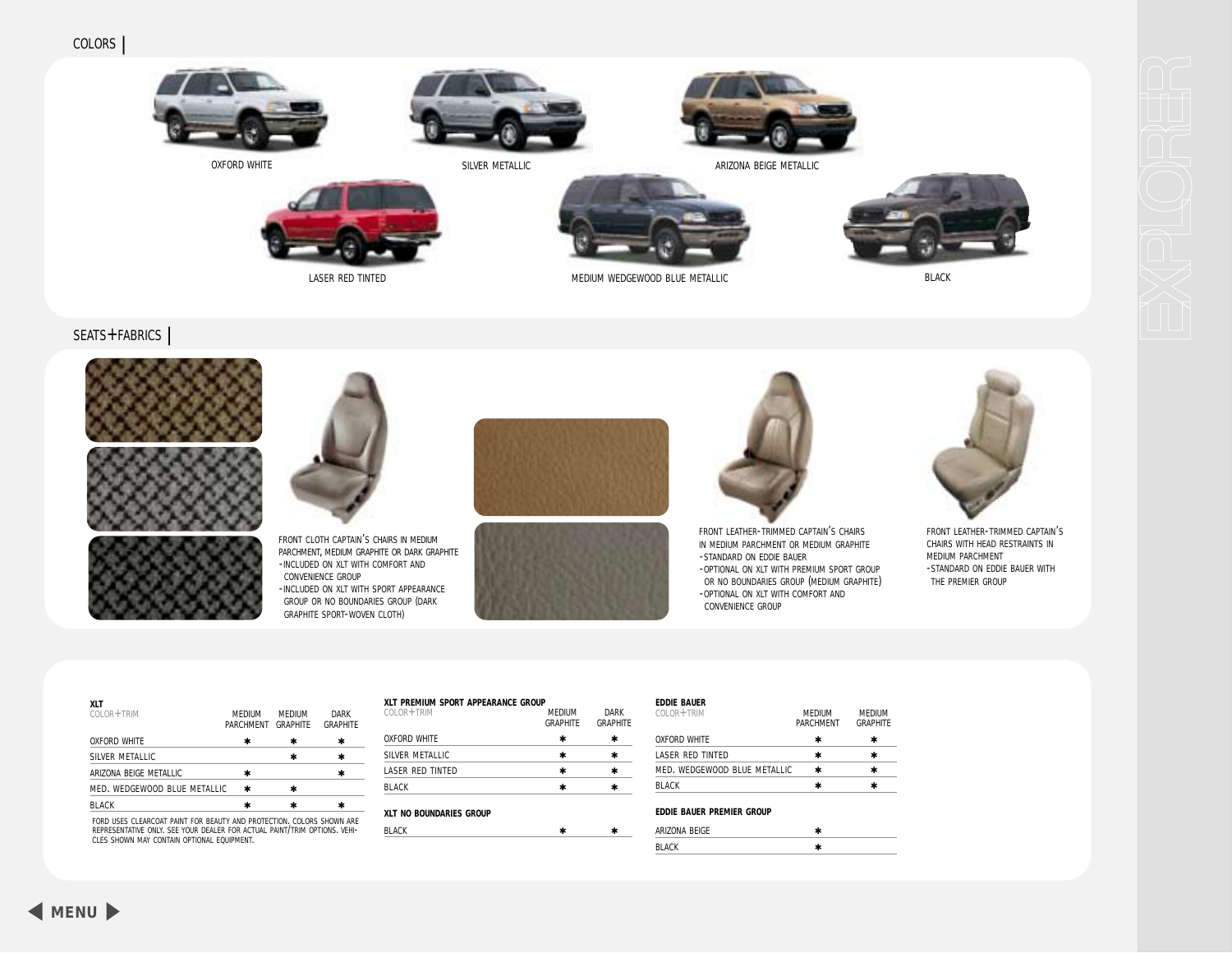# <span id="page-6-0"></span>EXPEDITION **| SPECIAL GROUPS**



## **XLT NO BOUNDARIES GROUP**

EXCLUSIVELY AVAILABLE ON EXPEDITION XLT WITH ITS BLACK-ON-BLACK THEME, THE NO BOUNDARIES GROUP COPS A SERIOUS ATTITUDE. THE INTENSE BLACK CLEARCOAT FINISH IS COMPLEMENTED BY BRIGHT INSERT CLADDING, ILLUMINATED RUNNING BOARDS, A CHROME GRILLE SURROUND, FOG LAMPS, UNIQUE 17-INCH 5-SPOKE ALUMINUM WHEELS AND DARK GRAPHITE SPORT WOVEN CLOTH SEATS OR OPTIONAL MEDIUM GRAPHITE LEATHER TRIM.



# **EDDIE BAUER PREMIER GROUP**

THE EDDIE BAUER PREMIER GROUP IS THE PEAK OF EXPEDITION LUXURY. IT SPORTS A MONOCHROMATIC ARIZONA BEIGE OR BLACK EXTERIOR, FOG LAMPS AND UNIQUE 17-INCH 10-SPOKE COLOR-ACCENTED ALUMINUM WHEELS. INSIDE, FIRST- AND SECOND-ROW CAPTAIN'S CHAIRS ARE FIN-ISHED IN MEDIUM PARCHMENT LEATHER TRIM WITH A STANDARD POWER MOONROOF.



WHEELS+TIRES **|**

**<sup>A</sup> |** 16" STYLED STEEL WHEEL. STANDARD ON XLT.

**B |** 16" CAST ALUMINUM WHEEL INCLUDED IN OPTIONAL XLT COMFORT AND CONVENIENCE GROUP.

**<sup>C</sup> |** 17" TEN-SPOKE ALUMINUM WHEEL INCLUDED IN OPTIONAL XLT PREMIUM SPORT APPEARANCE GROUP.

**<sup>D</sup> |** 17" CHROMED STEEL WHEEL. STANDARD ON EDDIE BAUER.

## ENGINE POWER **|**



**A: POWER CORE |** THE TRITON™ 4.6L SOHC V8 IS STANDARD ON XLT AND EDDIE BAUER 4X2. HORSEPOWER: 232@4750 RPM, TORQUE OUTPUT: 291 FT-LB@3450 RPM.



**B: TOP TORQUE |** THE 5.4L TRITON V8, STANDARD ON EDDIE BAUER 4X4, DELIVERS 260 HP@4500 RPM AND 350 FT-LB OF TORQUE@2500 RPM. THE TRITON LINE FEATURES THE FAIL-SAFE COOLING SYSTEM.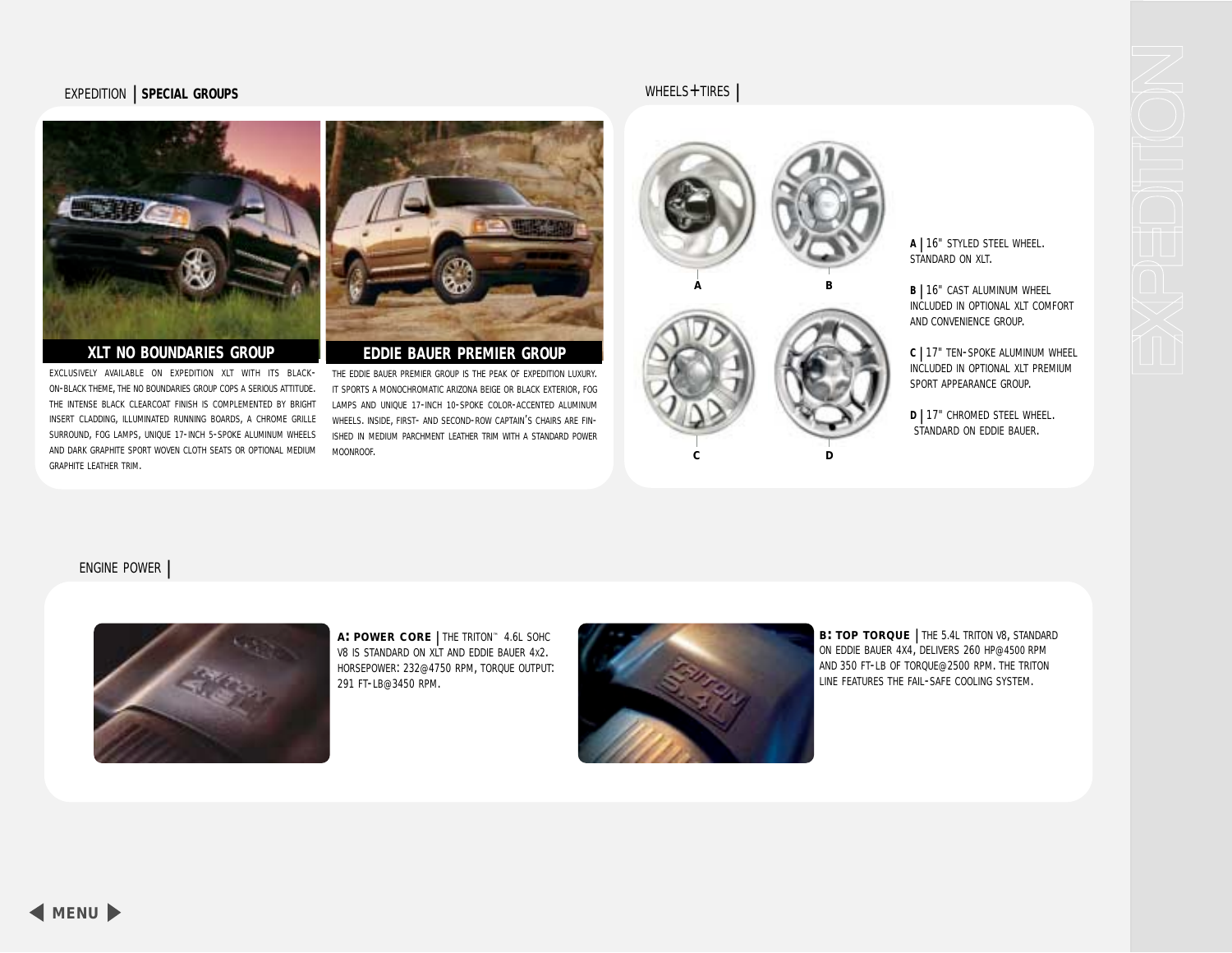### **Standard Equipment on Expedition 4x2 and 4x4**

### **Mechanical**

- 4.6L SOHC V8 Engine
- 4-Speed Automatic Transmission with Overdrive
- 16" Styled Steel Wheels
- P255/70Rx16 BSW All-Season Tires
- Rear Wheel Drive (4x2)
- Shift-on-the-Fly 4WD System (4x4)
- 4-Wheel Power Disc Brakes
- Power Steering
- Stabilizer Bars (Front/Rear)

### **Safety/Security**

- 4-Wheel Anti-Lock Braking System
- Air Bags Driver and Front Passenger
- Securilock™ Passive Anti-Theft System
- Side Intrusion Door Beams
- Tether Anchors for Child Safety Seats

### **Interior**

- 40/60 Split Bench Front Seat with 6-Way Power Driver's Seat and Manual Lumbar
- 2nd-Row 60/40 Split Bench Cloth Seat with Center Armrest, Cupholders, Reclining and Fold Flat Features
- 3rd-Row Bench Seat Removable Fold/Tip/ Stow Seat with Seat Roller System
- Air Conditioning Manual
- Assist Handles
- Cargo Area Tie Downs
- Cupholders
- Floor Mats 1st and 2nd Rows
- Keyless Entry Keypad (Driver Door)
- Power Adjustable Pedals
- Power Points
- Power Windows, Door Locks and Mirrors
- Premium AM/FM Stereo with Cassette and Clock
- Rear Floor Heat Ducts
- Remote Keyless Entry with Illuminated Entry
- Speed Control
- Sun Visors with Passenger-Side Lighted Vanity Mirror
- Tachometer

### **Exterior**

- 26 Gallon Fuel Tank (4x2); 30 Gallon (4x4)
- Fixed Rear Quarter Windows
- Front Tow Hooks (4x4)
- Liftgate with Flip-Up Glass
- Luggage Rack
- Moldings Color Keyed with Bright Insert
- Privacy Glass (Rear)
- Solar Tinted Glass
- Wipers/Washer Front Speed Sensitive/ Intermittent
- Wipers/Washer Rear Intermittent with Defroster

**Optional XLT Comfort and Convenience Group**

• 16" Cast Aluminum Wheels • P255/70Rx16 OWL All-Terrain Tires • Auxiliary Heater/Air Conditioner (Rear) • Front Captain's Chairs with Center Floor Console, 6-Way Power Driver's Seat and Manual Driver/

Passenger Lumbar • Dual Illuminated Visor Mirrors • Electrochromic Mirror • Illuminated Running Boards (Black) • Power Heated Mirrors

Following publication of the catalog, certain changes in standard equipment, options and the like, or product delays, may have occurred which<br>would not be included in these pages. Your Ford Dealer is the best source for up to additional ordering requirements or limitations. Competitive comparisons based on publicly available information at time of printing.

## **Expedition XLT**

Includes all of the standard Expedition features.

## **Options**

- Shift-on-the-Fly 4WD System
- 5.4L Triton™ V8 Engine
- 6-CD Changer
- Air Suspension (4x4)
- Class IV Trailer Towing Group (Includes Rear Load Leveling and 30 Gallon Fuel Tank on 4x2)
- Front Captain's Chairs with Floor Console
- Leather Trim (Vinyl 3rd Row)
- Limited Slip Rear Axle
- Power Moonroof
- Rear-Seat Entertainment System
- Reverse Sensing System
- Side-Impact Air Bags
- Skid Plate Package (4x4) Includes Front Differential/Suspension and Skid Plate for Fuel Tank and Transfer Case
- Comfort and Convenience Group
- Premium Sport Appearance Group
- No Boundaries Group

**XLT PREMIUM SPORT APPEARANCE GROUP**

**XLT COMFORT/CONVENIENCE GROUP**

## **Optional XLT Premium Sport Appearance Group**

- 17" 10-Spoke Cast Aluminum Wheels
	- P275/60x17 OWL All-Season Tires (4x2)
	- P265/70x17 OWL All-Terrain Tires (4x4)
	- Color-Keyed Front Bumper, Grille and Door Moldings
	- Dark Titanium Accent Wheel Lip Moldings and
	- Rear Bumper
	- Fog Lamps
	- Skid Plate Package (4x4) Includes Front Differential/Suspension and Skid Plate for Fuel Tank and Transfer Case
	- Sport Woven Cloth Captain's Chairs (Optional Medium Graphite Leather Trim)
	- Step Bars (Replaces Illuminated Running Boards)

## **Optional XLT No Boundaries Group**

## • 17" 5-Spoke Aluminum Wheels

- P275/60x17 OWL All-Season Tires (4x2)
- P265/70x17 OWL All-Terrain Tires (4x4)
- Bodyside Molding with Bright Inserts
- Chrome Exterior Mirrors and Grille Surround • Fog Lamps
- 
- Illuminated Running Boards • Monochromatic Black Exterior Paint
- Sport Woven Cloth Captain's Chairs (Optional Medium
- Graphite Leather Trim)



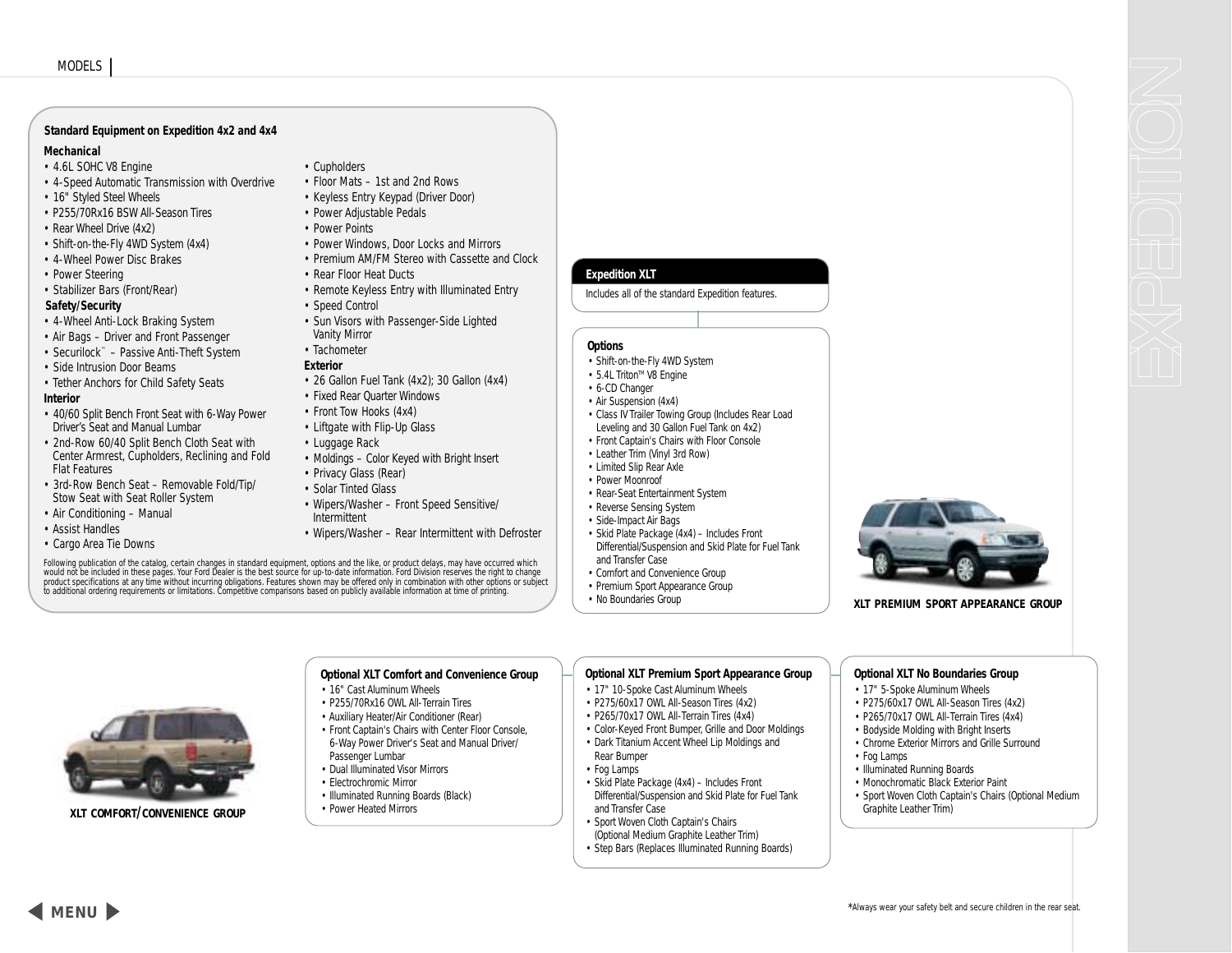### <span id="page-8-0"></span>**Eddie Bauer**

Includes all of the standard XLT features plus:

- 5.4L SOHC V8 Engine (4x4)
- 17" Chrome Steel Wheels
- P275/60Rx17 OWL All-Season Tires (4x2)
- P265/70Rx17 OWL All-Terrain Tires (4x4)
- Class IV Trailer Towing Group (4x4)
- Electronic Automatic Temperature Control
- Fog Lamps
- Front Captain's Chairs with Floor Console, 6-Way Power Driver's Seat and Manual Driver Lumbar
- Illuminated Running Boards Arizona Beige
- Leather-Trimmed Seats
- MACH® Audio System with Cassette and 6-Disc CD Changer
- Power Memory Mirrors with Turn Indicators
- Power Quarter Windows
- Wheel Lip and Rocker Moldings Arizona Beige
- Comfort and Convenience Group

### **Options**

- Shift-on-the-Fly 4WD System
- 2nd-Row Captain's Chairs
- Air Suspension (4x4)
- Class IV Trailer Towing Group (Includes Rear Load Leveling and 30-Gallon Fuel Tank on 4x2)
- Heated Front Seats
- Limited Slip Rear Axle
- Power Moonroof
- Rear-Seat Entertainment System
- Reverse Sensing System

• Side Air Bags

- Skid Plate Package (4x4) Includes Front Differential/Suspension and Skid Plate for Fuel Tank and Transfer Case
- Eddie Bauer Premier Group

## **Optional Eddie Bauer Premier Group**

- Monochromatic Arizona Beige or Black Exterior
- 17" 10-Spoke Color-Accented Aluminum Wheels
- P275/60x17 All-Season Tires (4x2)
- P265/60x17 All-Terrain Tires (4x4)
- Color-Keyed Bodyside Moldings
- Fog Lamps
- Front and 2nd-Row Captain's Chairs
- Power Moonroof



**EDDIE BAUER**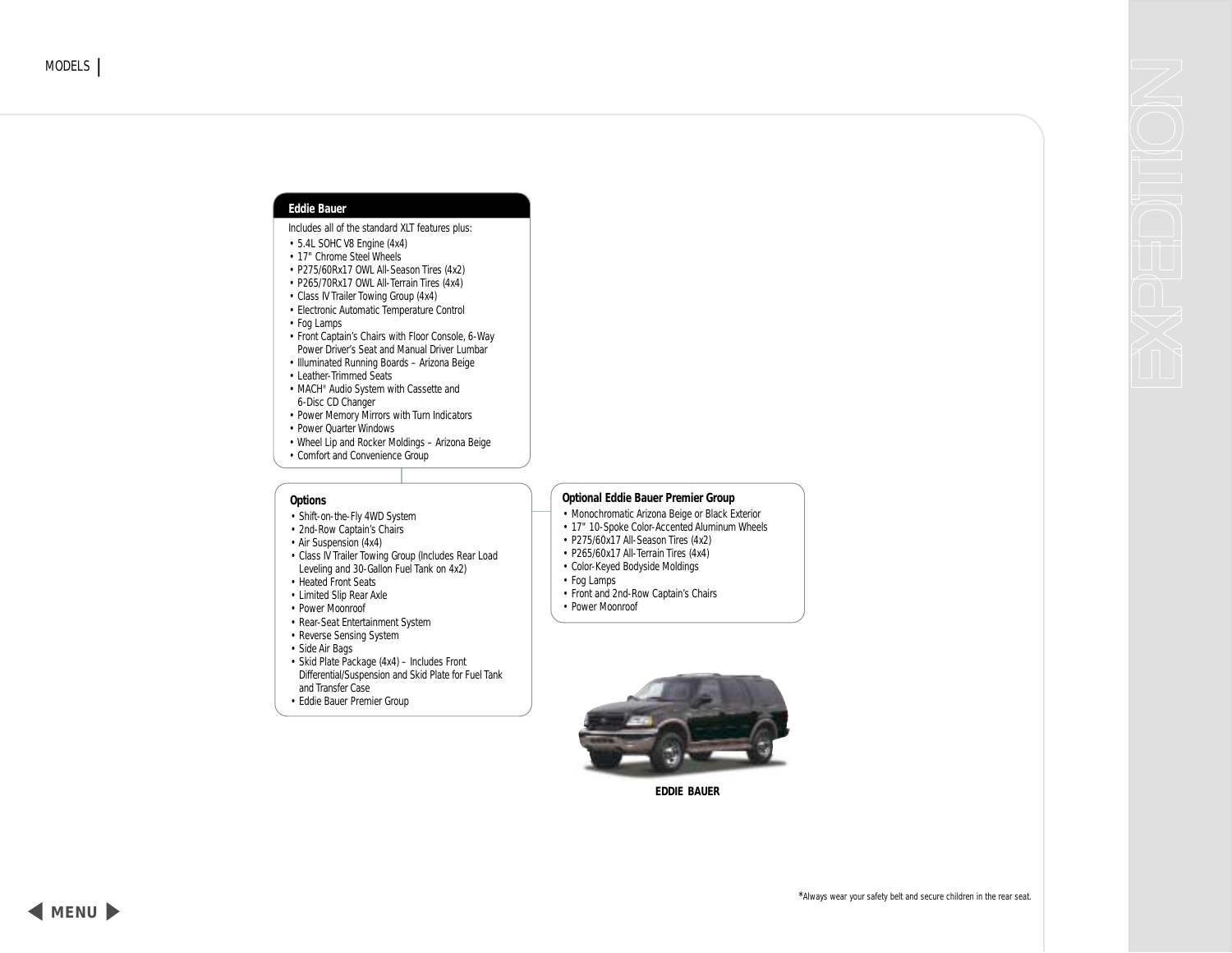|                                       |                             | $4x2 - 4x4$                      |
|---------------------------------------|-----------------------------|----------------------------------|
| <b>OVERALL LENGTH</b><br>$\mathsf{A}$ |                             | 204.6"                           |
| WHEELBASE<br>B                        |                             | 119.0"                           |
| OVERHANG<br>$\mathbf{C}$              | <b>FRONT</b>                | 38.7"                            |
| D                                     | <b>RFAR</b>                 | 46.9"                            |
| <b>OVERALL WIDTH</b><br>E             |                             | 78.6"                            |
| HEIGHT (EMPTY, INCLUDES<br>F          | ROOF RACK WHERE APPLICABLE) | 74.3" • 76.6"                    |
| GROUND CLEARANCE (EMPTY)<br>G         |                             | 8.5"                             |
| LOAD FLOOR HEIGHT (EMPTY)<br>H        |                             | $33.4" \cdot 35.3"$              |
| RAMP BREAKOVER ANGLE (EMPTY)<br>T     |                             | $22.0^{\circ}$ • 22.5 $^{\circ}$ |
| ANGLE OF DEPARTURE<br>J               |                             | $19.1 \cdot 21.0$                |
| ANGLE OF APPROACH<br>K                |                             | $21.8 \cdot 26.8$                |
| SEATING (MAXIMUM)                     |                             | 9                                |

|                    | <b>HORSEPOWER</b> | <b>TOROUE</b> |
|--------------------|-------------------|---------------|
| 4.6L V8<br>4-SPFFD | 232@4750          | 291@3450      |
| 5.4L V8<br>4-SPFFD | $260 \ @ 4500$    | 350 @ 2500    |

# MAXIMUM TRAILER WEIGHT **|**

<span id="page-9-0"></span>VEHICLE DIMENSIONS **|**

| <b>ENGINE</b>                | <b>AXLE RATIO</b> | $4x2 - 4x4$       |
|------------------------------|-------------------|-------------------|
| 4.6L V8                      | 3.31              | $6300 \cdot -$    |
| 4-SPEED AUTOMATIC            | 3.55              | .6000             |
|                              | 3.31              | $6600 \cdot 6300$ |
| 5.4L V8<br>4-SPEED AUTOMATIC | 3.55              | $7600 \cdot 7300$ |
|                              | 3.73              | $8200 \cdot 7900$ |

# POWERTRAIN PERFORMANCE **|** INTERIOR DIMENSIONS **|**

| <b>FIRST ROW</b>  |       |
|-------------------|-------|
| <b>HFAD ROOM</b>  | 39.8" |
| SHOULDER ROOM     | 63.9" |
| HIP ROOM          | 61.5" |
| LFG ROOM          | 40.9" |
| <b>SECOND ROW</b> |       |
| <b>HFAD ROOM</b>  | 39.8" |
| SHOULDER ROOM     | 64.4" |
|                   | 62.3" |
| HIP ROOM          |       |

## **THIRD ROW**

| MAXIMUM CARGO VOLUME <sup>*</sup> (CU. FT.) | 35.0" |
|---------------------------------------------|-------|
| BEHIND 2ND ROW (CU. FT.)                    | 66.7" |
| HIP ROOM                                    | 59.8" |
| LFG ROOM                                    | 27.0" |
| MAXIMUM CARGO VOLUME <sup>*</sup> (CU. FT.) | 110.7 |
| BEHIND 2ND ROW (CU. FT.)                    | 60.9  |
| BEHIND 3RD ROW (CU. FT.)                    | 20.5  |

\* WITH 3RD-ROW SEATS REMOVED OR FOLDED (WHERE APPLICABLE) AND 2ND ROW SEATS FOLDED OR FLIPPED DOWN.